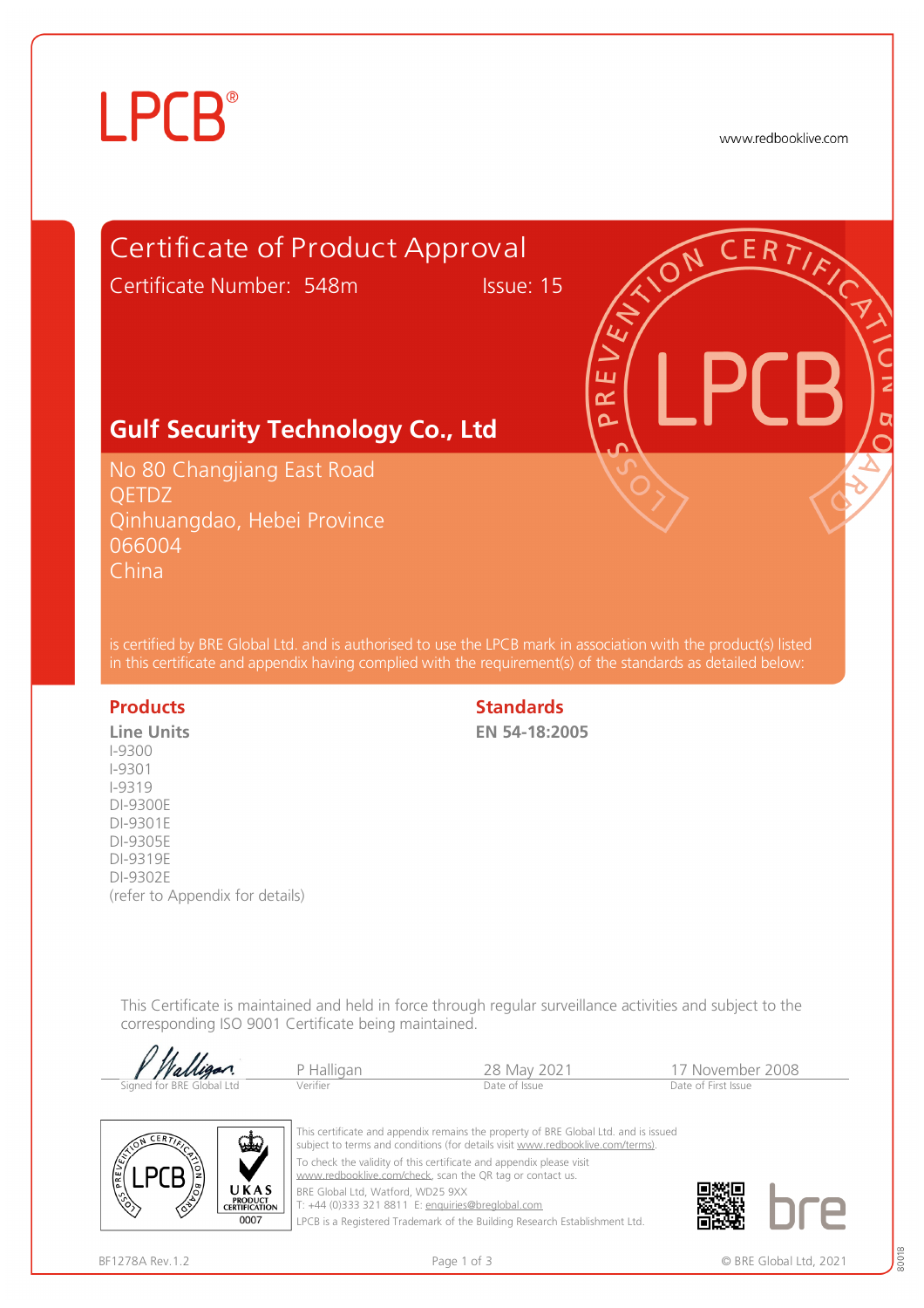## **LPCB**®

### Appendix to Certificate No: 548m Issue: 15 **Gulf Security Technology Co., Ltd**

#### Certified Product Description LPCB Ref.No. I-9300 Analogue Addressable Input Module 648 Analogue Addressable Input Module 648m/01 I-9301 Analogue Addressable Single Output Module Notes: 1. 4 Wire Mode, 24v active output (Default) 2. 2 Wire Mode, volt free changeover contact output 548m/02 I-9319 Addressable Zone Monitor Unit 548m/03 DI-9300E Addressable Digital Single Input Module 548m/04 DI-9301E Addressable Digital Single Input and Output Module 548m/05 DI-9305E Addressable Digital Single Riser Output Module 548m/06 DI-9319E Addressable Digital Zone Monitor Unit 548m/07 DI-9302E | Addressable Digital High Voltage Relay Module | S48m/08

This Certificate is maintained and held in force through regular surveillance activities and subject to the corresponding ISO 9001 Certificate being maintained.

|                           | P Halligan                                                                          | 28 May 2021                                                                                                                                                           | 17 November 2008    |  |  |
|---------------------------|-------------------------------------------------------------------------------------|-----------------------------------------------------------------------------------------------------------------------------------------------------------------------|---------------------|--|--|
| Signed for BRE Global Ltd | Verifier                                                                            | Date of Issue                                                                                                                                                         | Date of First Issue |  |  |
| $CER$ $\overline{Y}$      | سلما                                                                                | This certificate and appendix remains the property of BRE Global Ltd. and is issued<br>subject to terms and conditions (for details visit www.redbooklive.com/terms). |                     |  |  |
| <b>COST PREVENT</b>       |                                                                                     | To check the validity of this certificate and appendix please visit<br>www.redbooklive.com/check, scan the QR tag or contact us.                                      |                     |  |  |
| 伦                         | UKAS<br>BRE Global Ltd, Watford, WD25 9XX<br><b>PRODUCT</b><br><b>CERTIFICATION</b> | T: +44 (0)333 321 8811 E: enquiries@breglobal.com                                                                                                                     |                     |  |  |

T: +44 (0)333 321 8811 E: [enquiries@breglobal.com](mailto:enquiries@breglobal.com)

LPCB is a Registered Trademark of the Building Research Establishment Ltd.

 $0007$ 

80018